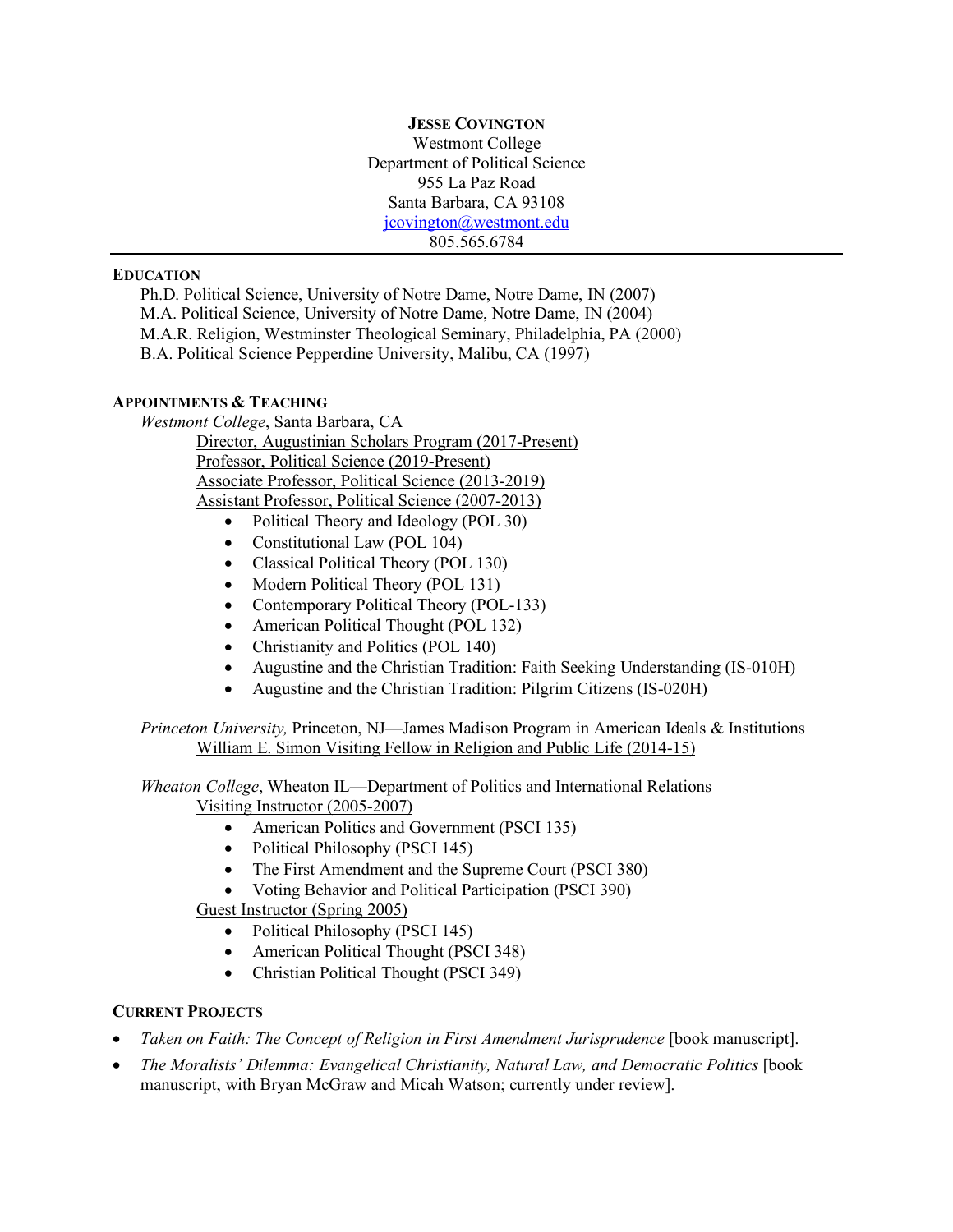# **PUBLICATIONS**

- "Augustine's Aspirational Imperfectionism: What Should We Hope for from Politics?" in *Public Justice Review* Vol. VII, Issue. 4. Fall 2018.
- "Review of *John Rawls and Christian Social Engagement*, edited by Anthony Bradley and Greg Forster." In *Politics and Religion*, Volume 10, Issue 2. February 2017.
- "Response to Jeremy Geddert." (Originally "The Pathway from Pre-Modernity: Mapping Grotius' Location.") in *Nature: Ancient and Modern*, Lexington Books. 2016.
- "Review of *First Amendment Religious Liberties: Supreme Court Decisions and Public Opinion*, by Tracy Cook" in *American Political Thought* V:3. Summer 2016.
- "Why Vote? Towards Civic Faithfulness" in *Capital Commentary*. October 10, 2016.
- "The Electoral College: Balancing Competing Goods" in *Capital Commentary*. May 2, 2016.
- "The Supreme Court: Guardian or Threat" in *Capital Commentary*. June 8, 2015.
- "Sticks, Stones, and Speech" in *Capital Commentary*. March 9, 2015.
- Review essay of James K.A. Smith's Imagining the Kingdom: How Worship Works, for *Books and Culture*. with Maurice Lee, Sarah Skripsky, and Lesa Stern. January/February 2014.
- "The Grammar of Virtue: St. Augustine and the Natural Law." in *Evangelical Political Theory and Natural Law*. Edited by Jesse Covington, Bryan McGraw, and Micah Watson. Lanham, MD: Lexington Books. 2012.
- "Introduction" and "Editorial Epilogue." with Bryan McGraw and Micah Watson in *Evangelical Political Theory and Natural Law*. Edited by Jesse Covington, Bryan McGraw, and Micah Watson. Lanham, MD: Lexington Books. 2012.
- "Habits of the Heart and Mind." with Maurice Lee, Sarah Skripsky, and Lesa Stern. Review Essay of *Teaching and Christian Practices: Reshaping Faith and Learning*, Ed. by David I. Smith and James K.A. Smith, in *Books and Culture* 18:4, July/August 2012.
- "Thomas v. Review Board" and "Reindeer Rule" in *Encyclopedia of the First Amendment*. Edited by David Hudson, David Schultz and John Vile. CQ Press. 2008.
- "John Locke: Towards a Politics of Liberty." (Michael Zuckert, Jesse Covington and James Thompson) in Richard Velkley, ed., *Freedom and the Human Person. Washington*, D.C.: Catholic University of America Press. 2007.

## **CONFERENCE PAPERS**

- "Natural Law, Poverty, and Human Trafficking." Presented at *The Henry Symposium on Religion and Public Life*, Henry Institute for the Study of Christianity and Politics, Calvin College, Grand Rapids, MI, April 27-29, 2017
- "Looking both Ways on the Road to Reform—A Response to Steven Justice." Presented at the *Berkeley Institute Faculty Colloquium on Higher Education*, Berkeley, CA, August 2, 2015.
- "Pilgrim Politics: Augustinian Natural Law for a Pluralist Democratic Order." Presented at *The Biennial Henry Symposium on Religion and Public Life*, Calvin College, April 30-May 2, 2015
- "The Pathway from Pre-Modernity: Mapping Grotius' Location—A Response to Jeremy Geddert." Presented at *Nature: Ancient and Modern*, Agora Institute for Civic Virtue and the Common Good, April 17-19, 2015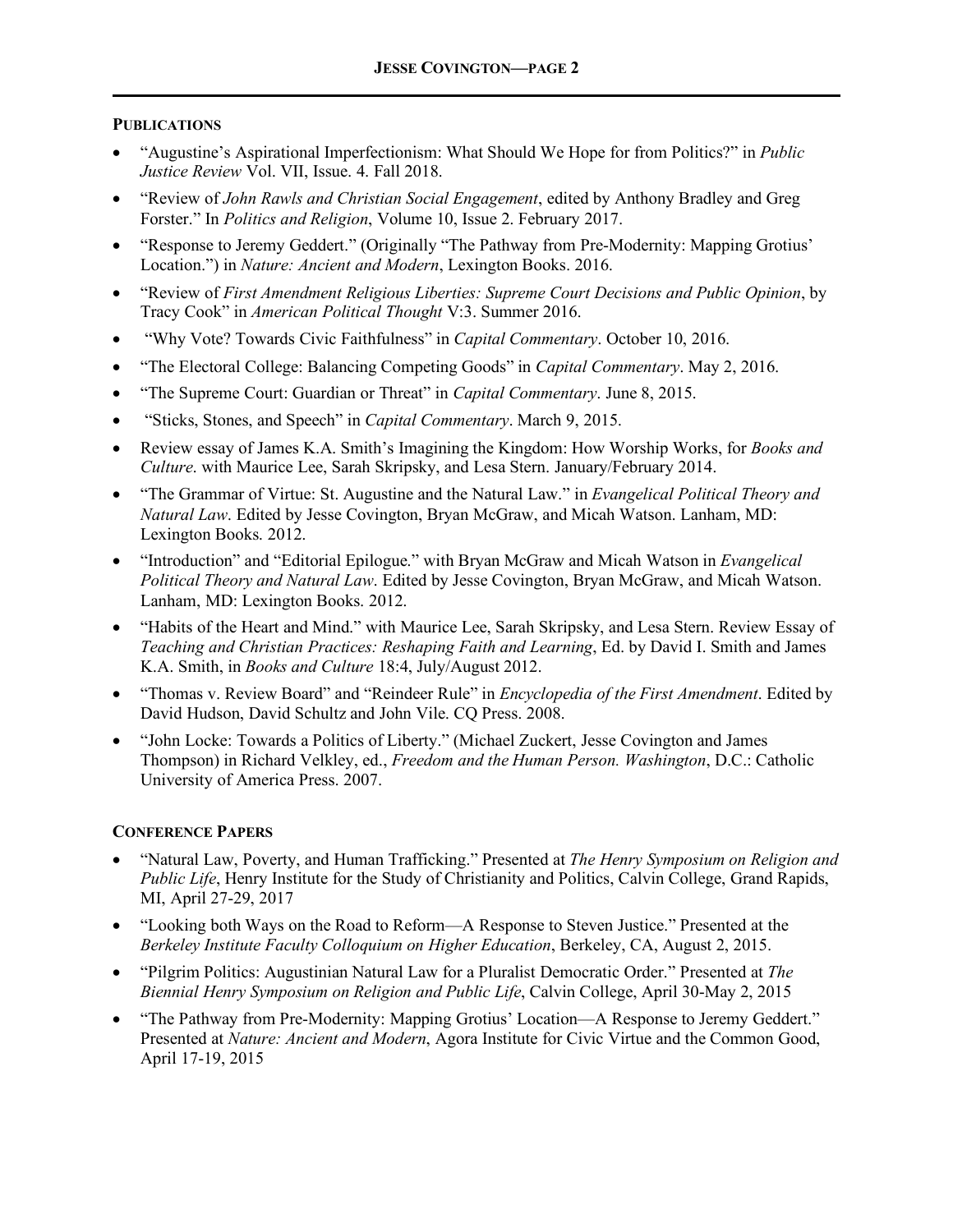- "Religious Rights and the Definitional Problem: What Sociological Approaches Can and Cannot Accomplish for First Amendment Jurisprudence." Presented at the *Annual Meeting of the Western Political Science Association*, March 2013.
- "The Politics of Exile: St. Augustine and Faithful Presence." Presented at on at the *Bi-Annual Meeting of Christians in Political Science*, Gordon College, May 2012.
- "Christian Formation and the Liberal Arts: Critical Engagement and Application" Presented at *Educating for Wisdom in the 21st Century University*. Baylor University, October 2011.
- "Folly to the Nations? Cultural Apologetics, Natural Law, and Evangelical Political Thought." Presented at the *Annual Meeting of the American Political Science Association*, September 2009.
- "Towards an Agenda for Evangelical Political Thought: Preliminary Hurdles." Presented at the *Fourth Biennial Symposium on Religion and Politics*, Calvin College, April 2008.
- "Thought, Word, and Deed: Religion Before the Supreme Court 1961-1981" Presented at the *Annual Meeting of the Midwest Political Science Association*, April 2007.
- "Natural Rights and Social Duty: The Conceptual Boundaries of Religion in Free Exercise Jurisprudence 1879-1961." Presented at the *Annual Meeting of the Southern Political Science Association*, January 2007.
- "The Problem of Mixed Motives: Towards Clarity in First Amendment Jurisprudence." Presented at the Annual Meeting of the *Midwest Political Science Association*, April 2005.
- "Human Subjects at the Federal Bench: The Social Science that Justices Do." Presented as a poster at the Annual Meeting of the *Midwest Political Science Association*, April 2005.
- "'Under God' Under the Microscope: Re-thinking the Pledge of Allegiance and the Establishment Clause." Presented at the Annual Meeting of the *Midwest Political Science Association*, April 2004.
- "Sticks and Stones: Comparative Constitutional Perspectives on Understandings of the Human Person in the Restriction of Harmful Speech." Presented at the *Annual Meeting of the American Political Science Association*, September 2003.
- "On What Authority? Citation Religiosity in Aquinas on Justice in Summa Theologica." Presented at the inaugural conference for the *Association for Political Theory*, October 2003.
- "Natural Religion and Revealed Religion in Locke: On the Place of Christianity in the First Treatise." (Michael Zuckert, Jesse Covington and James Thompson). Presented at the *Annual Meeting of the American Political Science Association*, September 2003.
- "The Key to Locke: 'Who Heir?' and the Subversive Theological Project in Locke's First Treatise of Government." (with James Thompson). Presented at the *Annual Meeting of the Southern Political Science Association*, November 2002.

## **INVITED LECTURES & PUBLIC PRESENTATIONS**

- "Embattled Civil Liberties: Speech, Religion, and the First Amendment." Invited panelist lecture at *Northwood University*, Michigan. October 9, 2017.
- "Round Table on Teaching the U.S. Constitution." Invited panelist for *Rothermere American Institute's Seminar in Constitutional Thought and History, Christ Church College, Oxford University*, Oxford, UK. June 2016.
- "Taken on Faith: The Concept of Religion in First Amendment Jurisprudence." Invited Presentation for the "Crossroads in Politics and Religion" series at the *Woodrow Wilson School of Public & International Affairs with the Center for the Study of Religion, Princeton University*, November 2014.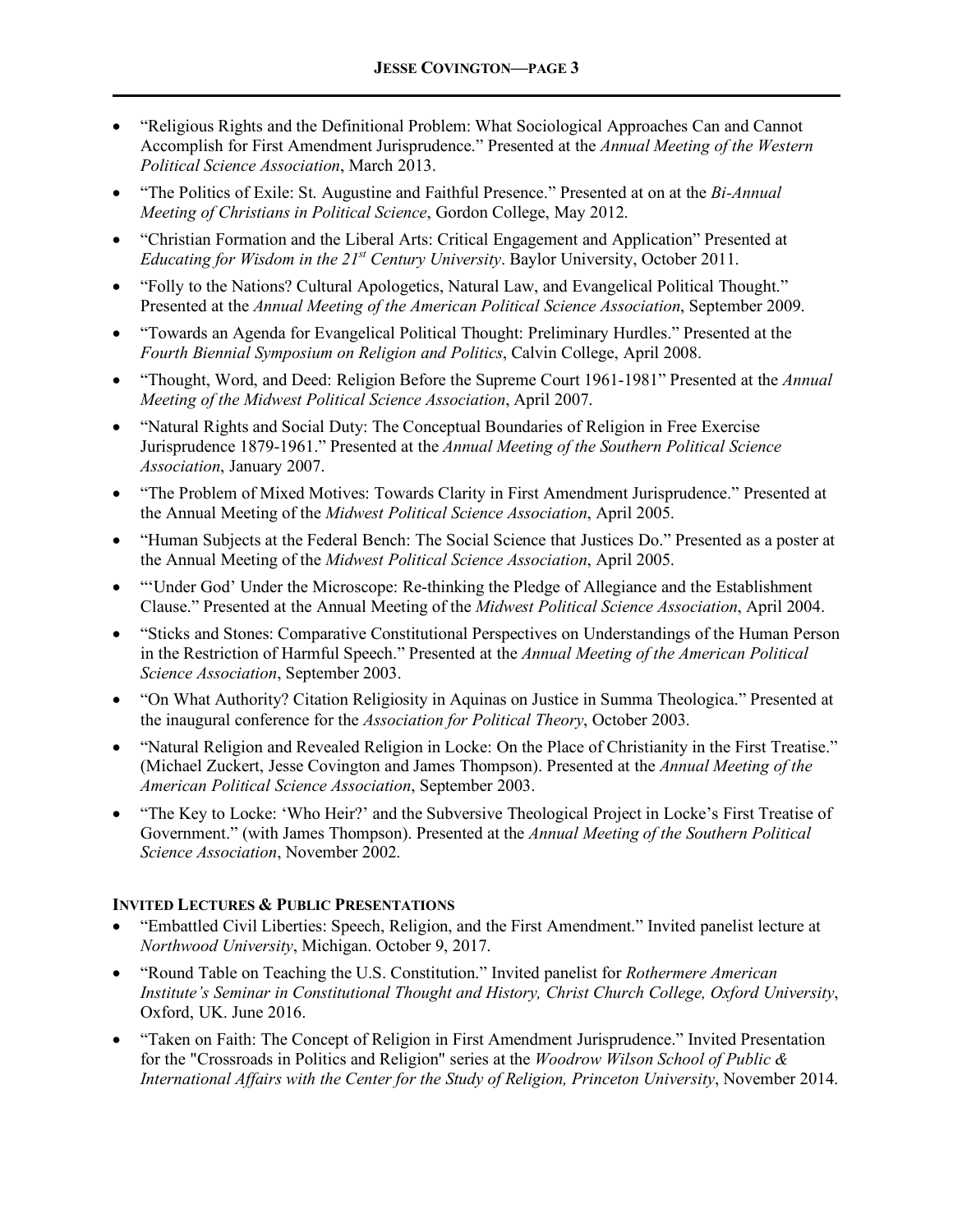- "The Doctrine of (an) Election: Ultimate Beliefs and the 2012 Presidential Race." Invited Presentation to the *Westmont College Board of Advisors*. November 2012.
- Response to Tom Knecht's Paul C. Wilt Phi Kappa Phi Lecture: "You're Voting Wrong! How Americans Get Elections Wrong and Why It Matters." *Westmont College*. October 2012.
- "Religion in the 2012 Election: What Difference Is It Making?" (Co-presented with Telford Work). *Westmont Downtown Lecture Series*, October 2012.
- "Christian Formation and the Liberal Arts: Critical Engagement and Application." Invited for presentation to the Faculty of Point Loma Nazarene University on April 13, 2012. (Co-Presented with Maurice Lee, Sarah Skripsky, and Lesa Stern).
- "Christian Formation and the Liberal Arts: Critical Engagement and Application." Faculty Exchange at Westmont College, January 20th, 2012. (Co-Presented with Maurice Lee, Sarah Skripsky, and Lesa Stern).
- Scholar in Residence, Trinity Forum Academy, Easton, MD. Speaking on Augustine and politics, natural law, and First Amendment religious liberties. March 15-19, 2010.
- "Lincoln's Legacy: Race, Liberty, and the Rule of Law." (Co-presented with Rick Pointer) Santa Barbara County Law Foundation Law Week, May 2009.
- "Diversity in the 2008 Election: Age, Race, and Gender." (Co-presented with Elena Yee) *Tuesdays with Morals* at Westmont College, October 2008.
- "Does Religion Belong in Politics? Reflections in the Midst of the 2008 Campaign." (Co-presented with Telford Work). Westmont Downtown Lecture Series, October 2008.

## **AWARDS, FELLOWSHIPS, GRANTS**

- Westmont College Outstanding Teacher of the Year Award, 2017-18—Social Science Division.
- Student Research Assistant Grant from the Charles G. Koch Foundation, supporting a book project on religious liberty, 2011-2012.
- Church and State Seminar Invitee "Protestantism and the American Revolution", Witherspoon Institute, Summer 2010, Princeton, NJ.
- Westmont College Outstanding Teacher of the Year Award, 2009-10—Social Science Division.
- Westmont College Faculty Development Grant, Summer 2008 (book project research); Summer 2010 (conference organization and writing); Summer 2012 (conference paper; book chapter; book editing).
- Summer Fellow, Lehrman Summer Institute, 2007 (Lehrman American Studies Center / Princeton University James Madison Program).
- Phillip Moore Dissertation Year Fellowship, 2004-05 (University of Notre Dame).
- GSU Outstanding Graduate Teaching Assistant Award, 2004 (Graduate Student Union, University of Notre Dame). Annual award granted to one teaching assistant in the graduate school.
- Outstanding Student Teacher Award for Excellence in Teaching, 2004. (Kaneb Center for Teaching and Learning, University of Notre Dame).
- McCullough Fellowship in Ethics & Public Morality, 2001-04 (University of Notre Dame).
- Summer Scholar, Civitas Program in Faith and Public Affairs, 2003 (Washington, DC).